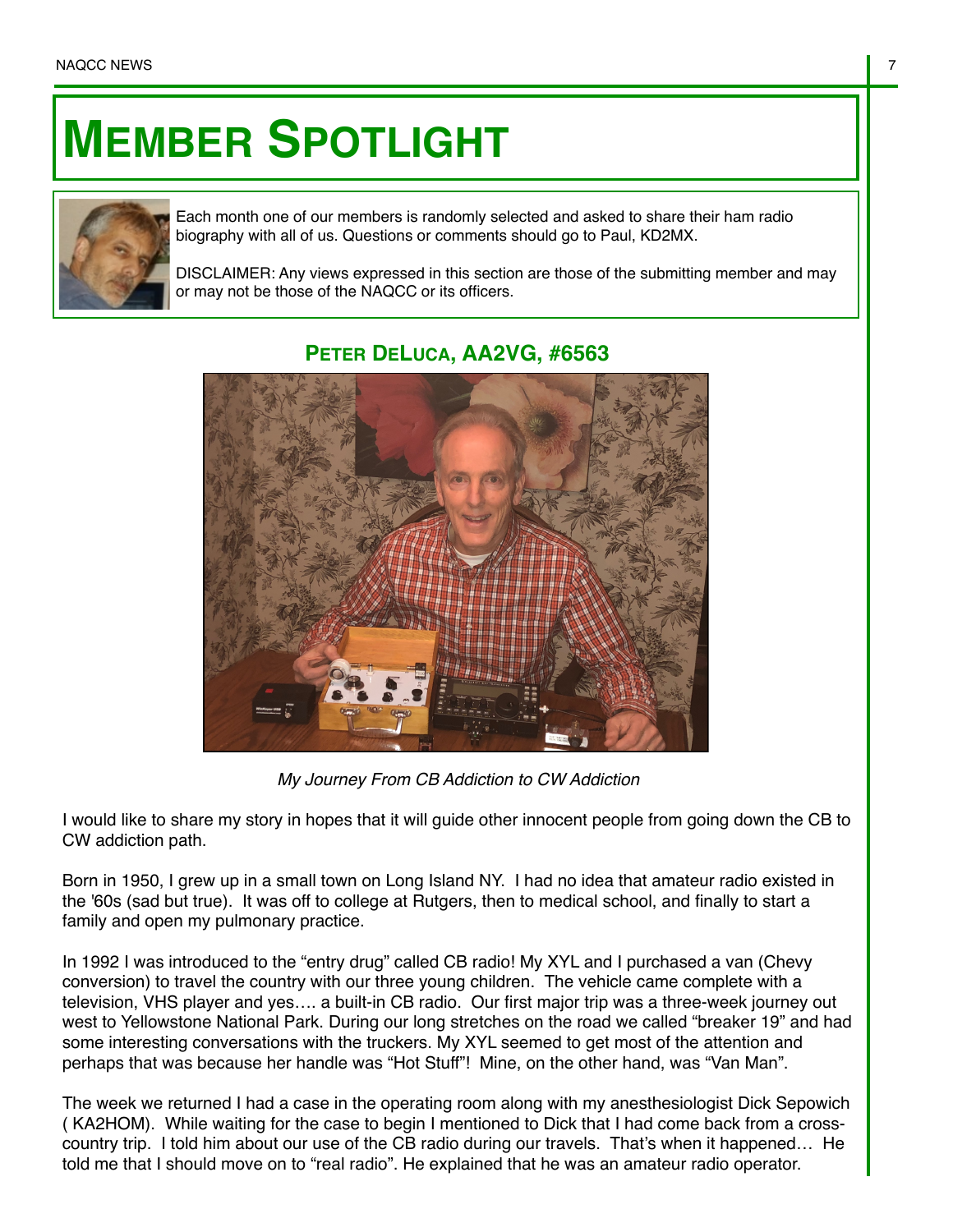He also went on to tell me that since he was a man of few words, CW (which he explained was Morse code) was his favorite mode of communication.

In June of 1993 I obtained my Novice ticket with the call N2UYX. By January 1995 I had my Amateur Extra class license, having passed the 18 wpm code test. My call became AA2VG .

Addictive behavior is often characterized as demonstrating compulsive and impulsive acts. I had this urge to have a fantastic home station. The G5RV and the Kenwood TS-850 worked out very well at first. I started reading QST and one day I noted that US Tower had just put their fifty-foot tower on sale. I also found out that Alpha Amplifiers was marketing a reasonably priced amplifier made in Bulgaria (91b). I NEEDED to have BOTH…. I couldn't help myself!! I got permission from the XYL to buy the tower but she really didn't know exactly what I was buying. When she finally saw the tower erected she uttered words that still are etched into my brain…."You Owe Me".

Addicted individuals often use poor judgment. Here I was with a 600-pound steel tower in my driveway. First I needed to dig a 3 foot x 3 foot x 6 foot deep hole for the tower base. As a busy physician I did not have lots of free time so I needed to make the time. For one week I rose in the morning at 5 AM and was digging in the backyard by 5:15. I would dig for about 45 minutes, return to the house and get ready for work.

Luckily for me, my next-door neighbor Vinny didn't follow his instincts and call the police. He noticed the digging from his window and hadn't seen my XYL or the kids out in the backyard for several days!! He finally approached me one morning. I convinced him that I was digging a base for my amateur radio tower and the family was just fine.... Close call!!

Addicts often have no consideration for others. During the years that followed I was hell bent on collecting CW DX. It didn't bother me that my 1500 watts was probably doing damage to the ionosphere or even perhaps contributing to climate change. I would not worry about possibly causing interference to my neighbor's television reception. Alarming the XYL and kids was a more difficult problem as the house speakers sometimes made strange noises when the high power CW electromagnetic signals jumped off my Mosley Pro 67b antenna atop the fifty-foot tower.

Addicts are known to spread their addiction. This became quite evident to me just last year. My grandson, then three-years-old, loved to visit my shack. He spent time on my lap as we tried to raise another club member on our 2-meter repeater. A week later I got a call from my daughter. She found our grandson in the corner of his room with the TV remote up to his mouth yelling something. At first she couldn't understand him but finally she heard "AA2V Listening".

After a number of years being relatively inactive ( 2005-2012), I returned to ham radio with a new sense of purpose. I discovered that there are hams that communicate with low power on CW. I discover the NAQCC and have enjoyed all the club has to offer. Still there is one more addiction trait I must talk about, grandiose thinking.

After I took first place in an NAQCC sprint I felt I was ready to take on any CW pileup. Perhaps on a far away Dxpedition or in the ARRL centennial celebration as W1AW/2. Since there were no Dxpeditions willing to take me, I signed up to operate as W1AW/2. About three weeks before I was to operate a sense of fear set in. Was I really ready to control a pileup? ?

I decided I needed to practice during the few weeks I had before my assigned centennial spot. I downloaded "Morse Runner"<http://www.dxatlas.com/morserunner> to my office computer. Since I forgot to bring my headphones to the office I ran the program on the computer speakers during my lunch breaks. When the office staff heard the 600Hz tones emanating from my consult room they inquired…. "What the he\*\* are you doing?" I explained that I was practicing CW pileup techniques for my W1AW/2 operation!!! They turned and walked away appearing very puzzled!